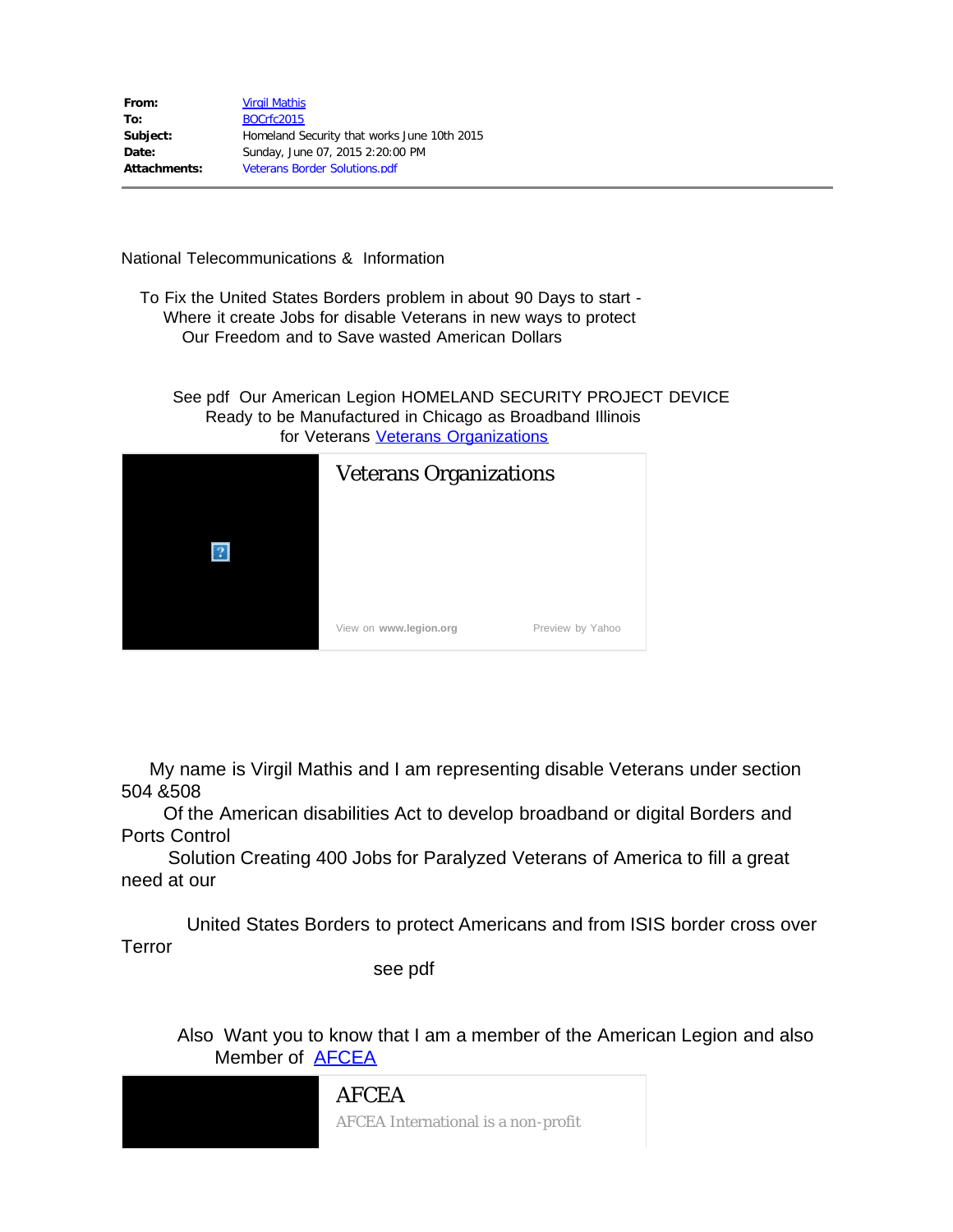

**Veterans** 

organization serving its members by providing a forum for the ethical exchange of information for the defense,

[View on](http://www.afcea.org/) **[www.afcea.org](http://www.afcea.org/)** Preview by Yahoo

## HOMELAND SECURITY IT IS A NATIONAL CONCERN See pdf bottom of page

 Want you to know about the Blue 1647 Innovation Center in Chicago

This is my Homeland security project base for Illinois Veterans



Platform Homeland Security devices they help create jobs for our disable

Under Section 504 & 508 of the American Disabilities Act for Inclusion

 Our project when manufactured it benefit job creation programs for our disable Veterans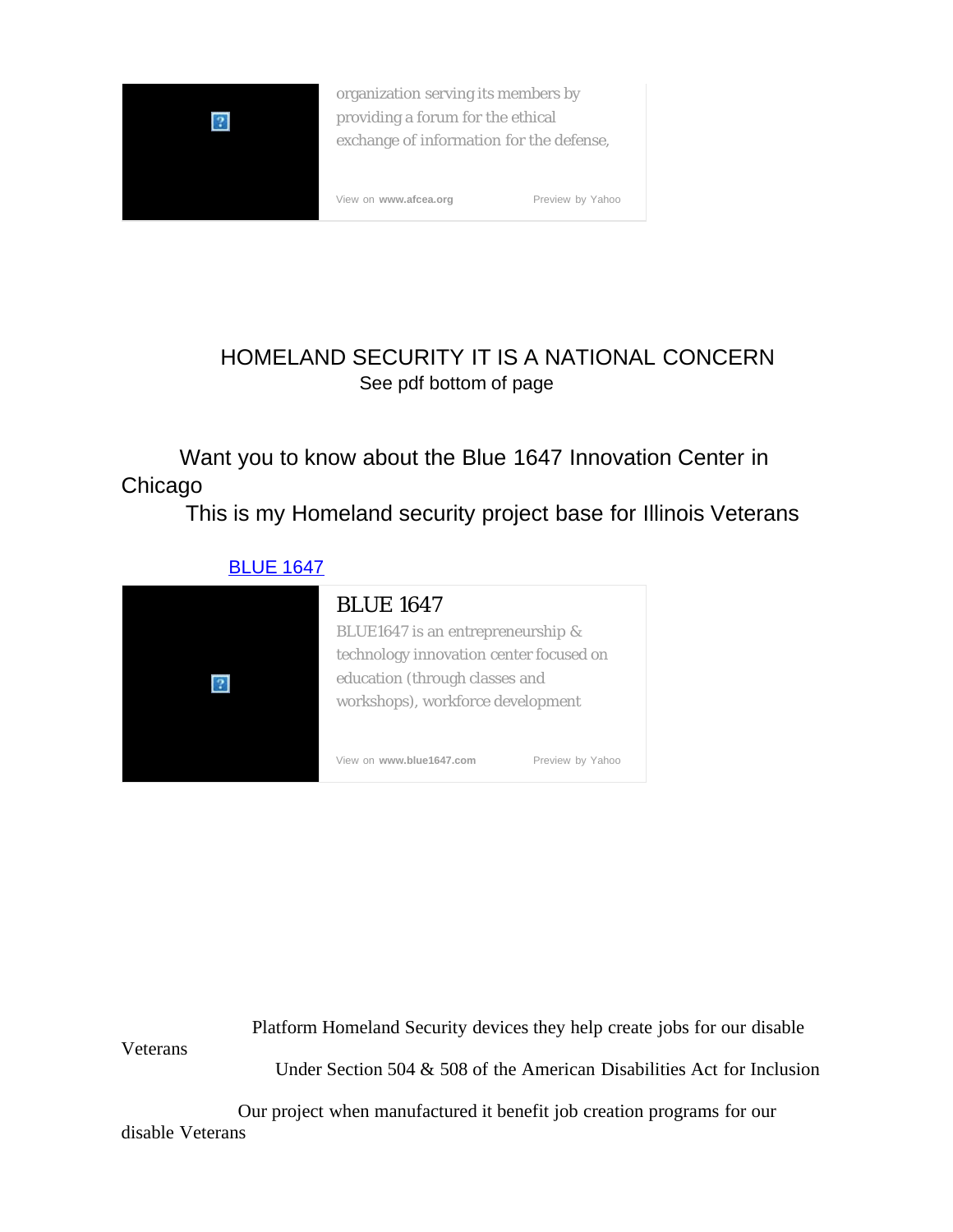where remotely - disable veterans can use Secret Service Assistive Technology design

Homeland Security devices that may create over 900 jobs for jobless Veterans to Secure Government

 Buildings including the White house with Ergonomic adjustable homeland Security Devices

A Digital weapon and along with digital clicking handcuffs affords

digital Arrest on

United states borders when needed for Security concerns

The US department of defense has

accepted this project for mentor protege program Veteran owned business creating jobs for disable Veterans

> For more information on this project contact Virgil Mathis Chicago Illinois 60623

Department of Defense small business programs

 Seek to become that New Public Safety program Owned and operated by disable veterans

SEE PDF BELOW